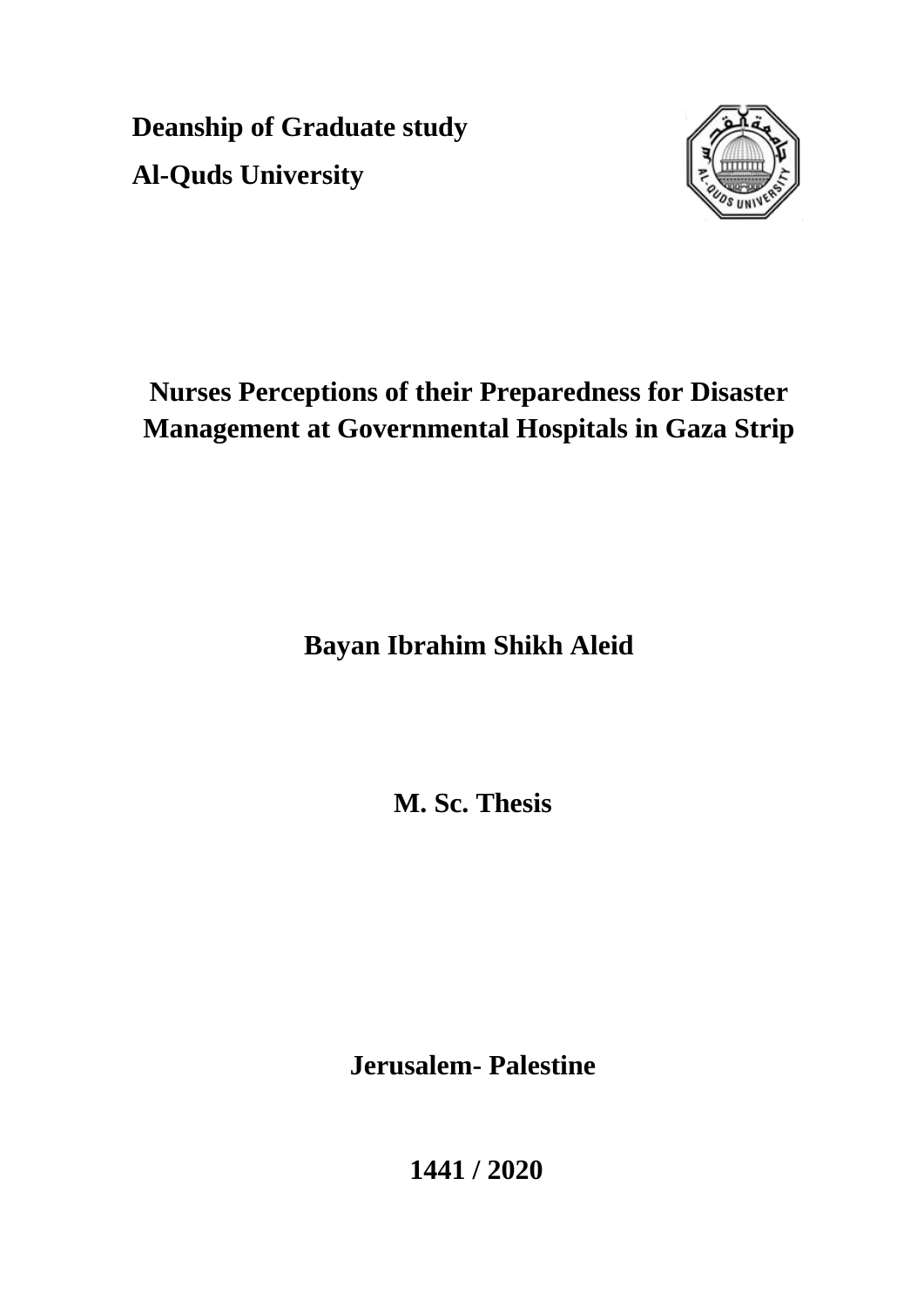## **Nurses Perceptions of their Preparedness for Disaster Management at Governmental Hospitals in Gaza Strip**

Prepared by: **Bayan Ibrahim Shikh Aleid**

B. Sc. in Nursing- Palestine College of nursing

Supervisor: Dr. Motasem Saied Salah

A Thesis Submitted in Partial Fulfillment of Requirements for the Degree of Master in Nursing Management -Faculty of Health Professions Al-Quds University

**1441 / 2020**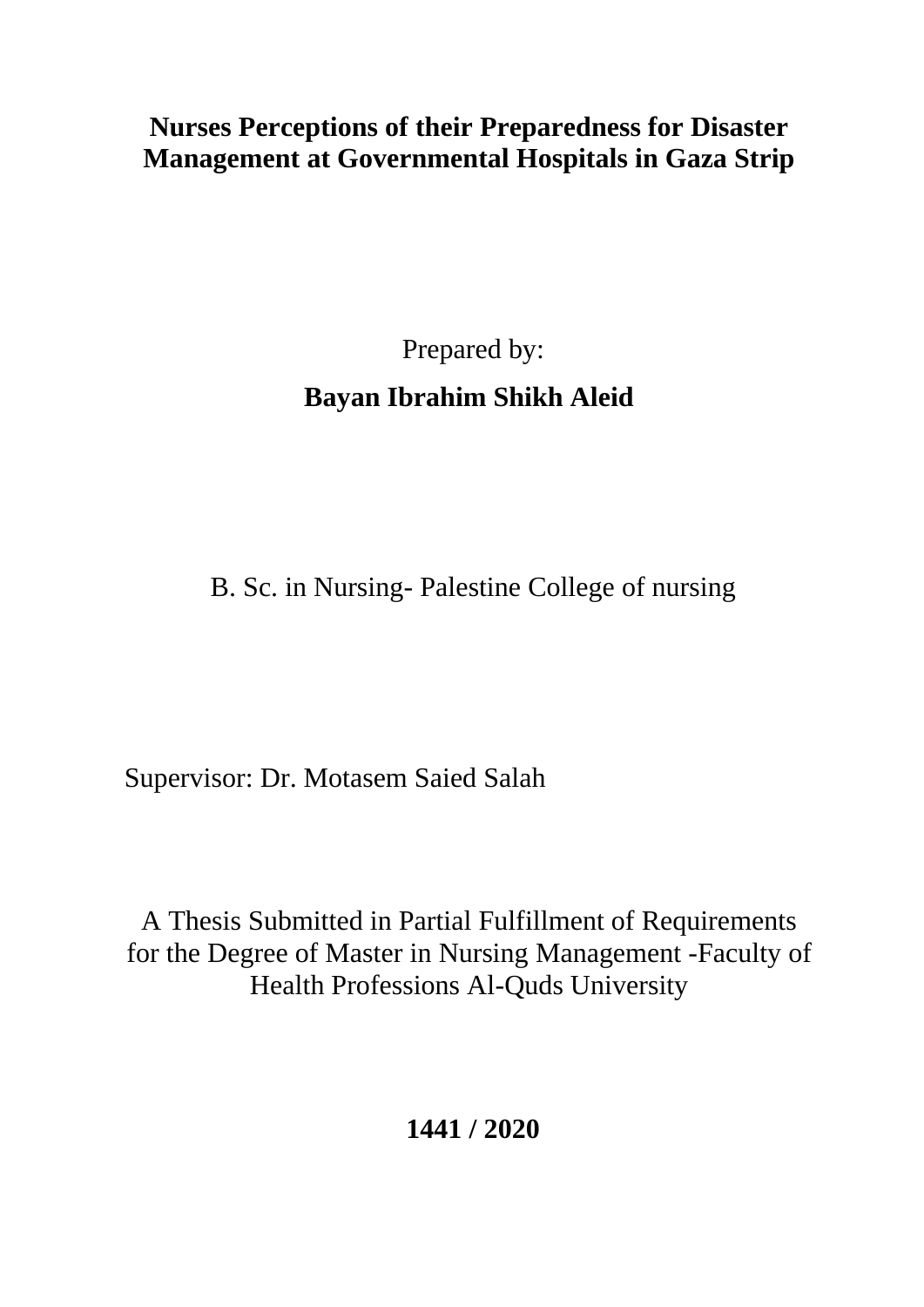**Al-Quds University Deanship of Graduate Studies** Nursing Management Program/ Nursing Department



**Thesis Approval** 

### Nurses Perceptions of their Preparedness for Disaster Management at Governmental Hospitals in Gaza Strip

Prepared: Bayan Ibrahim Shikh Aleid Registration No.: 21711118

Supervisor: Dr. Motasem Saied Salah

Master thesis and accepted, Date:  $\sqrt{2}$ The name of signatures of the examining committee members are as follows:

1- Head of committee: Dr. Motasem S. Salah

2- Internal examiner: Dr. Hateem Al-Dbakkah

3- External examiner: Dr. Naseer Abu Al-nour

| Signature: $\overline{\phantom{a}}$ |  |
|-------------------------------------|--|
| Signature: !                        |  |
|                                     |  |

Jerusalem -- Palestine

1441/2020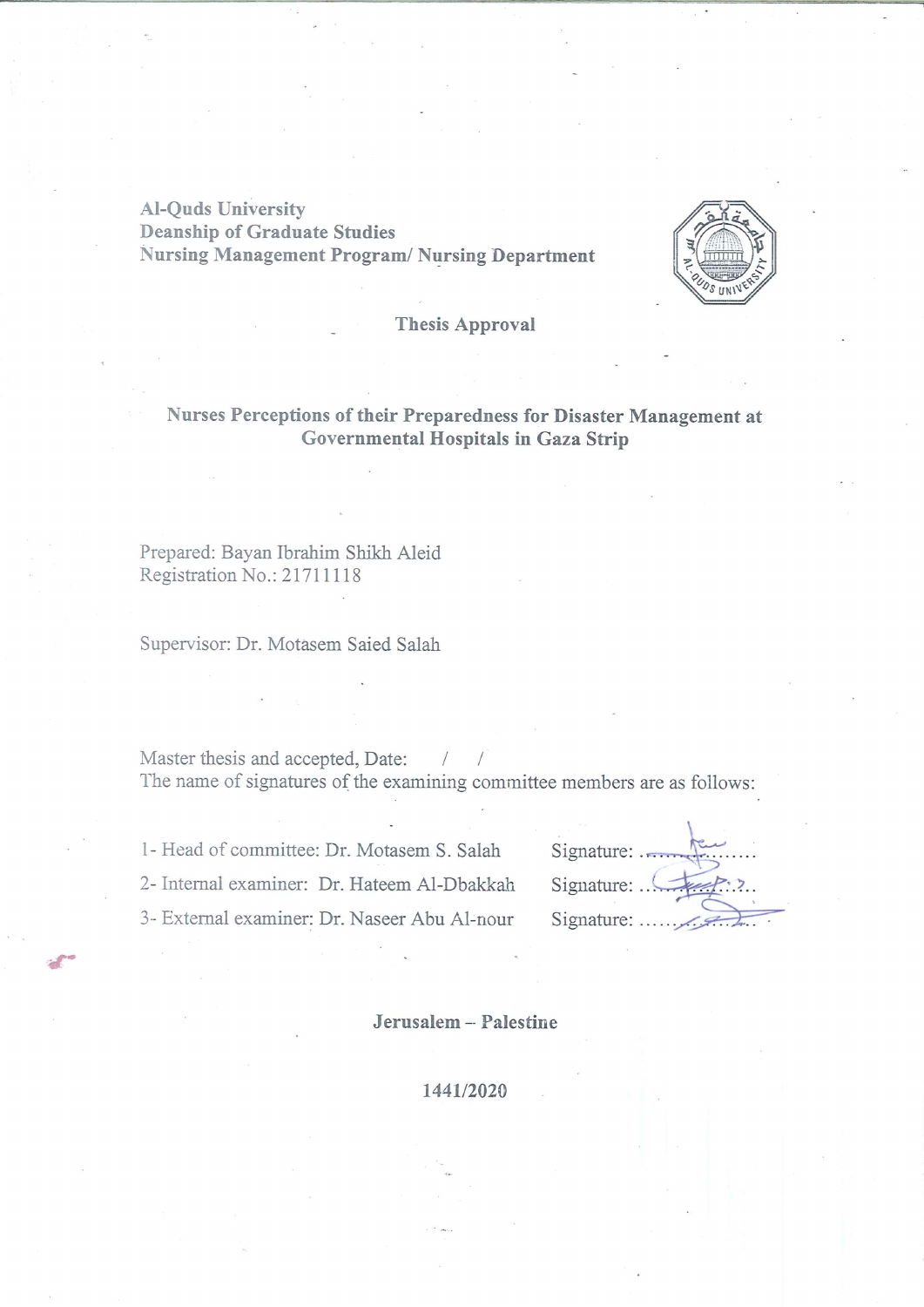### <span id="page-3-0"></span>**Dedication**

.

I would like to express my deep sense and admire to my father, to my beloved mother, to my lovely wife and our fetus, to my dear sisters and brothers and to my family with all its members.

To all my colleagues who helped me and contributed to get this study a reality, thank you.

To the martyrs and injured of Palestine and prisoners in prisons.

To everyone who contributed to get this study a reality, thank you.

Today I dedicate them this important professional achievement because without their presence, support, and comprehension I would have not achieved my goal. I love you all, I remain

BAYAN I SHIKH ALEID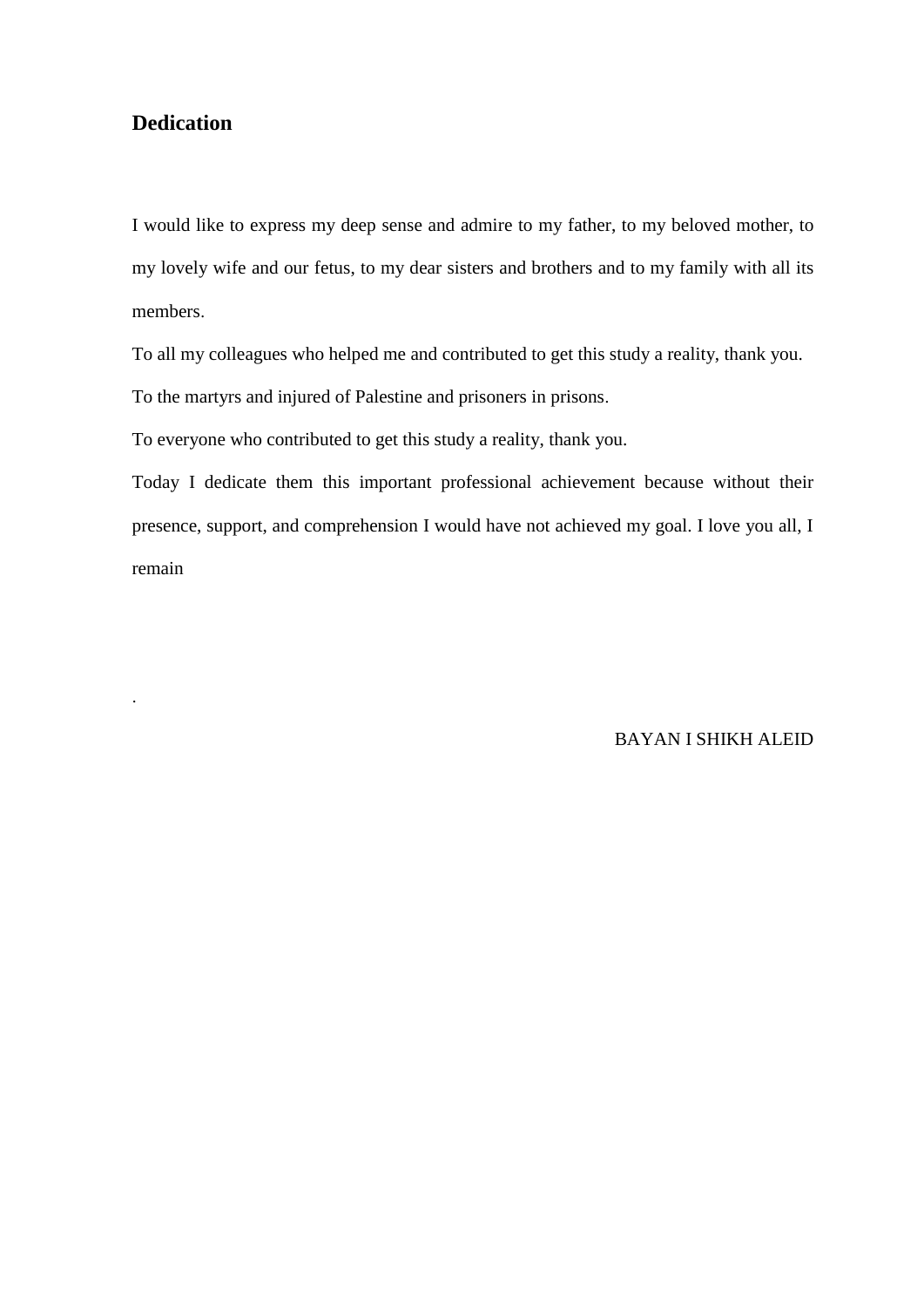### <span id="page-4-0"></span>**Declaration**

I certify that this thesis submitted for the degree of master is the result of my own research, except where otherwise acknowledged, and that this thesis or any of its parts has not been submitted for higher degree to any other university or institution

Signed:

BAYAN I. SHIKH ALEID

Date: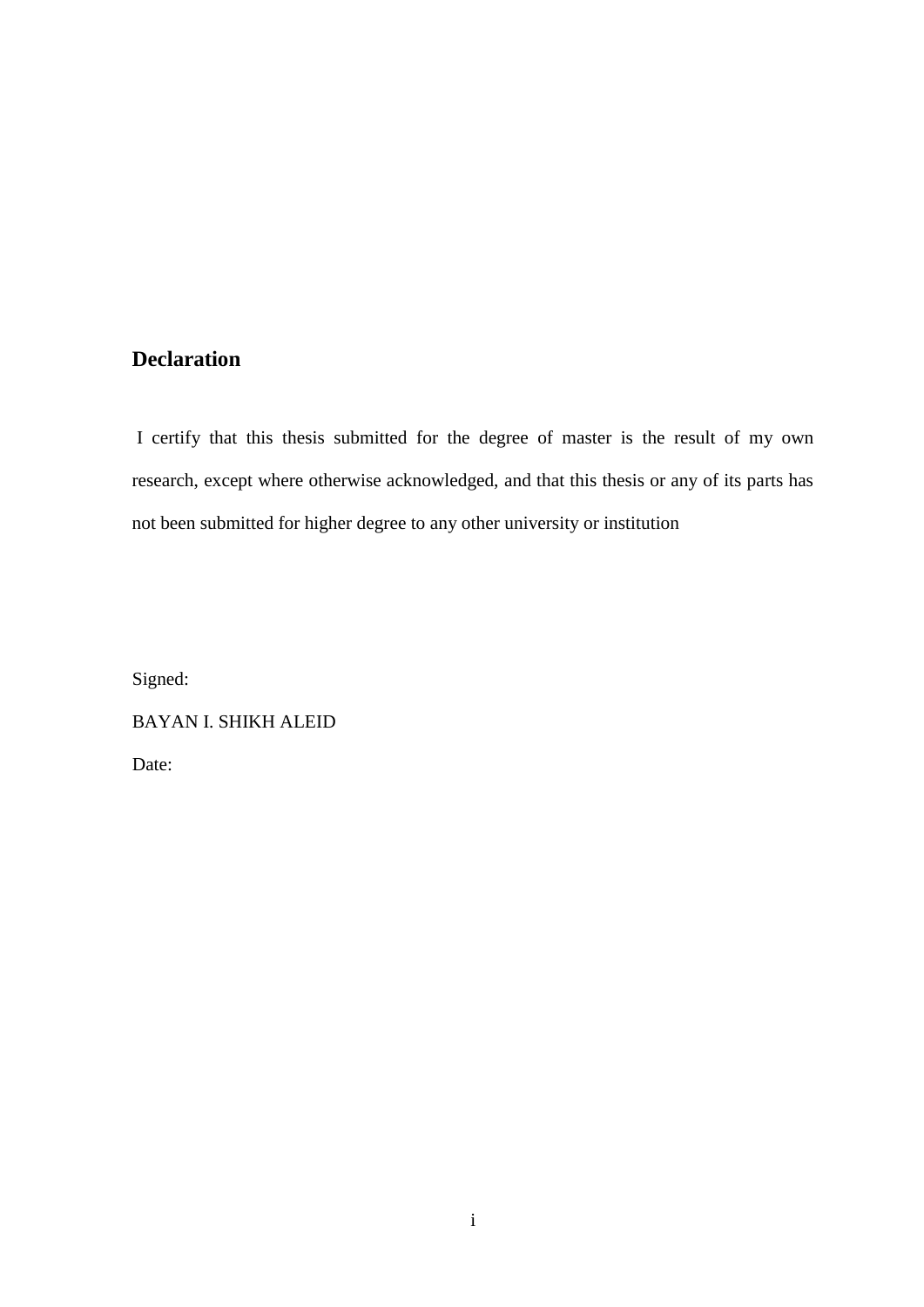### <span id="page-5-0"></span>**Acknowledgement**

First and foremost, praise is to Allah, the Lord of the world, and peace and blessings of Allah be upon the noblest of all Prophets and messengers, our prophet Muhammad, all thanks for Allah who granted me the help and capability to complete this thesis.

I would like to express my deep appreciation and respect to Dr. Motasem S. Salah, to his supervision, guidance and revision and thank him for his unlimited support, patience and for everything he did to me especially sharing his experience and knowledge with me.

I would like to express my gratitude to all people who contributed to the completion of this thesis.

Deep thanks to all doctors and professors who have checked the study tools.

I would like to thank the academic and administrative staff of the school of public health Al-Quds University for their guidance and support.

My gratefulness is due to all my colleagues in governmental hospitals for their participation and cooperation.

All managers in Ministry of Health are recognized for their significant assistance and facilitation throughout the fieldwork phase of this study.

### **BAYAN I. SHIKH ALEID**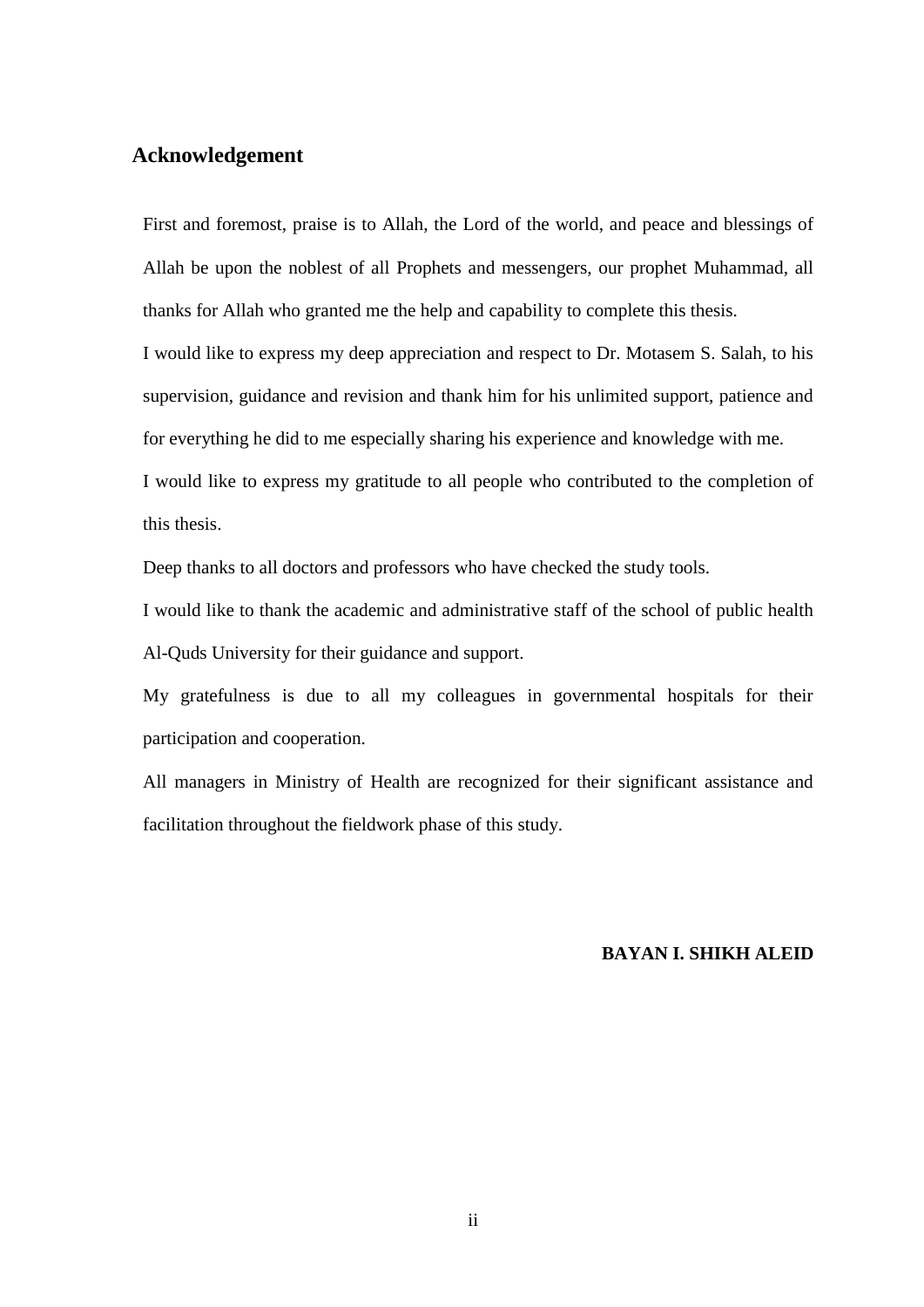### <span id="page-6-0"></span>**Abstract**

Disaster is considered as an unpredicted event that occurs at anywhere in the world with a dramatic impact on individuals , families and communities , and it poses a unique challenge for every medical care facility in terms of infrastructure, capacity, and preparedness. Nurses are important members of the disaster team; they play a central role in disaster preparedness and management. This study aims to assess nurses' perception of their knowledge, skills, roles and preparedness for disaster management and the hospitals readiness for disaster management at governmental hospitals in Gaza Strip. The study population consists of 409 nurses who are working in the following departments:(ICU departments, Operation departments and Emergency department) at governmental hospital in Gaza Strip. By using the sample size calculator program at 95% confidence level, the sample size was 320 nurses, distributed proportionally according to hospital size. The researcher used the analytical descriptive approach to reach the results by designing a study questionnaire. A self-administered questionnaire was distributed to 320 nurses, out of which (83.75%) responded. The results of the study showed that most of the study was between 26-35 years old (66.42%), majority of them are males and married. and most have a bachelor's degree (79.48%), and majority of them have experience between 6-10 years (43.38%). In addition, the largest proportion of nurses participating in the study sample were from the population of Gaza City with (26.49%) of the sample size. At end, it show that the operations department's nurses have the highest percentage of participants by (39.18%). With regard to study domains, the results revealed that field of "Nurses' perceptions of their skills for disaster management" got the highest score (75%) followed by field of "Nurses' perceptions of their preparedness for disaster management" (72.6%), field of "Nurses' perceptions of their roles for disaster management" (72.2%), field of "Nurses' perceptions of their knowledge for disaster management" (71.1%), while field of "Hospital Readiness to Manage Disaster" the last (65.6%). There were statistically significant differences between nurses' responses regarding their age group and (Role ) and (Skill), statistically significant differences between nurses' responses regarding their education level and (Hospital Readiness), statistically significant differences between nurses' responses regarding their years of experience and (Role) and (Hospital Readiness), statistically significant differences between nurses' responses regarding hospital workplace and (Role).The study revealed that there was a high level of nurses' perception of their knowledge, skills, roles and preparedness for disaster management and the hospitals readiness for disaster management at governmental hospitals in Gaza Strip. According to the study results, the study recommended several recommendations, including providing guidelines and instructions for nurses about knowledge of disasters management provide by those with experience and responsibilities through holding workshops, conferences and seminars dealing with the issue of disasters and a hospitals should be supported with the required materials and equipment for health care services.

**Keywords**: Nurse's Perception, Nurse's Preparedness, Disaster, Management, Knowledge, Role And Skills.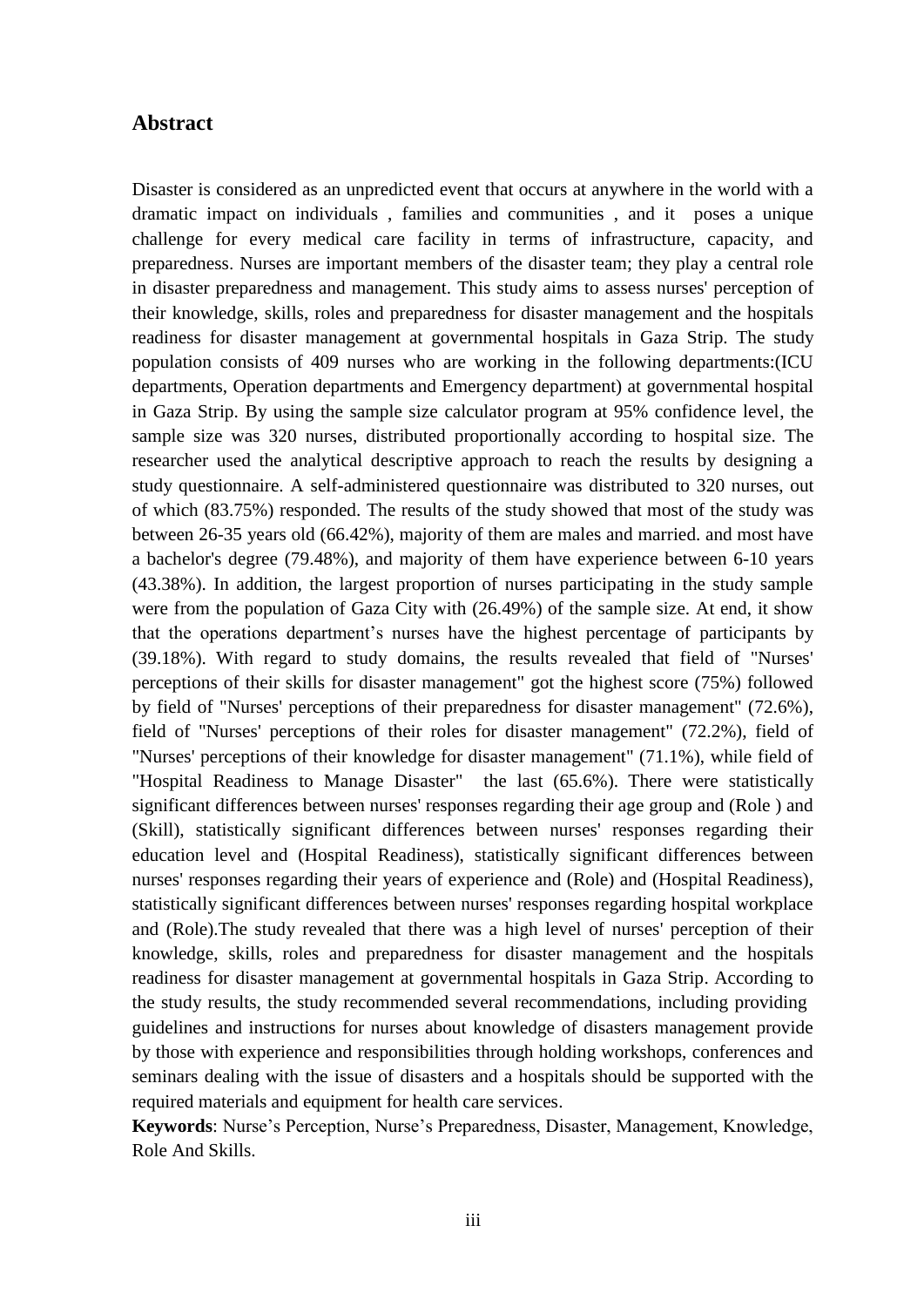### <span id="page-7-0"></span>**Table of Contents**

| 1.7.5 Governmental hospitals in the Palestinian Health Ministry in the Gaza Strip 9 |  |
|-------------------------------------------------------------------------------------|--|
|                                                                                     |  |
| 1.8.9                                                                               |  |
|                                                                                     |  |
|                                                                                     |  |
|                                                                                     |  |
|                                                                                     |  |
|                                                                                     |  |
|                                                                                     |  |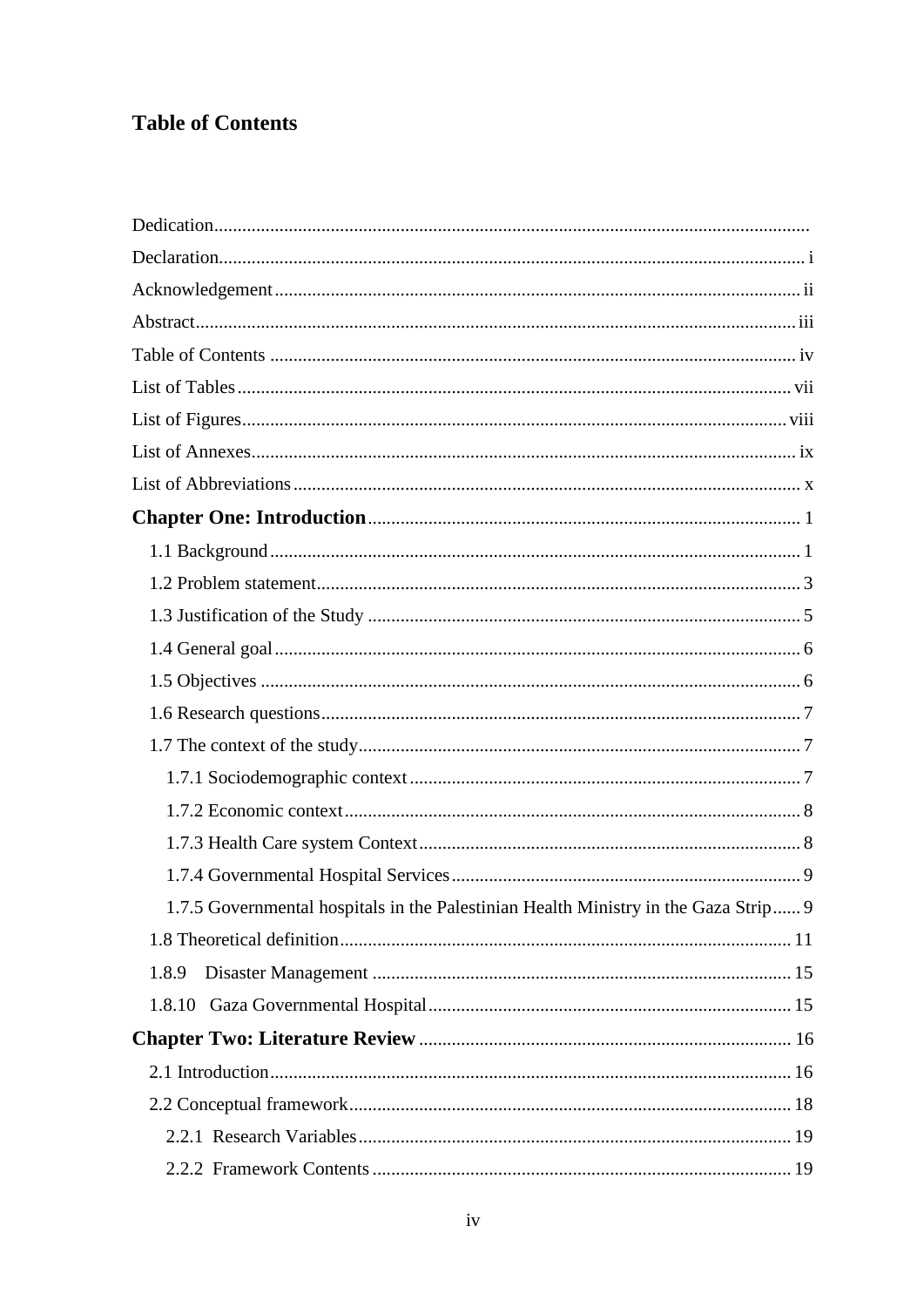| 2.6 Challenges facing Gaza Strip hospitals during disaster preparedness 30 |  |
|----------------------------------------------------------------------------|--|
|                                                                            |  |
|                                                                            |  |
|                                                                            |  |
|                                                                            |  |
|                                                                            |  |
|                                                                            |  |
|                                                                            |  |
|                                                                            |  |
|                                                                            |  |
|                                                                            |  |
|                                                                            |  |
|                                                                            |  |
|                                                                            |  |
|                                                                            |  |
|                                                                            |  |
|                                                                            |  |
|                                                                            |  |
|                                                                            |  |
|                                                                            |  |
|                                                                            |  |
|                                                                            |  |
|                                                                            |  |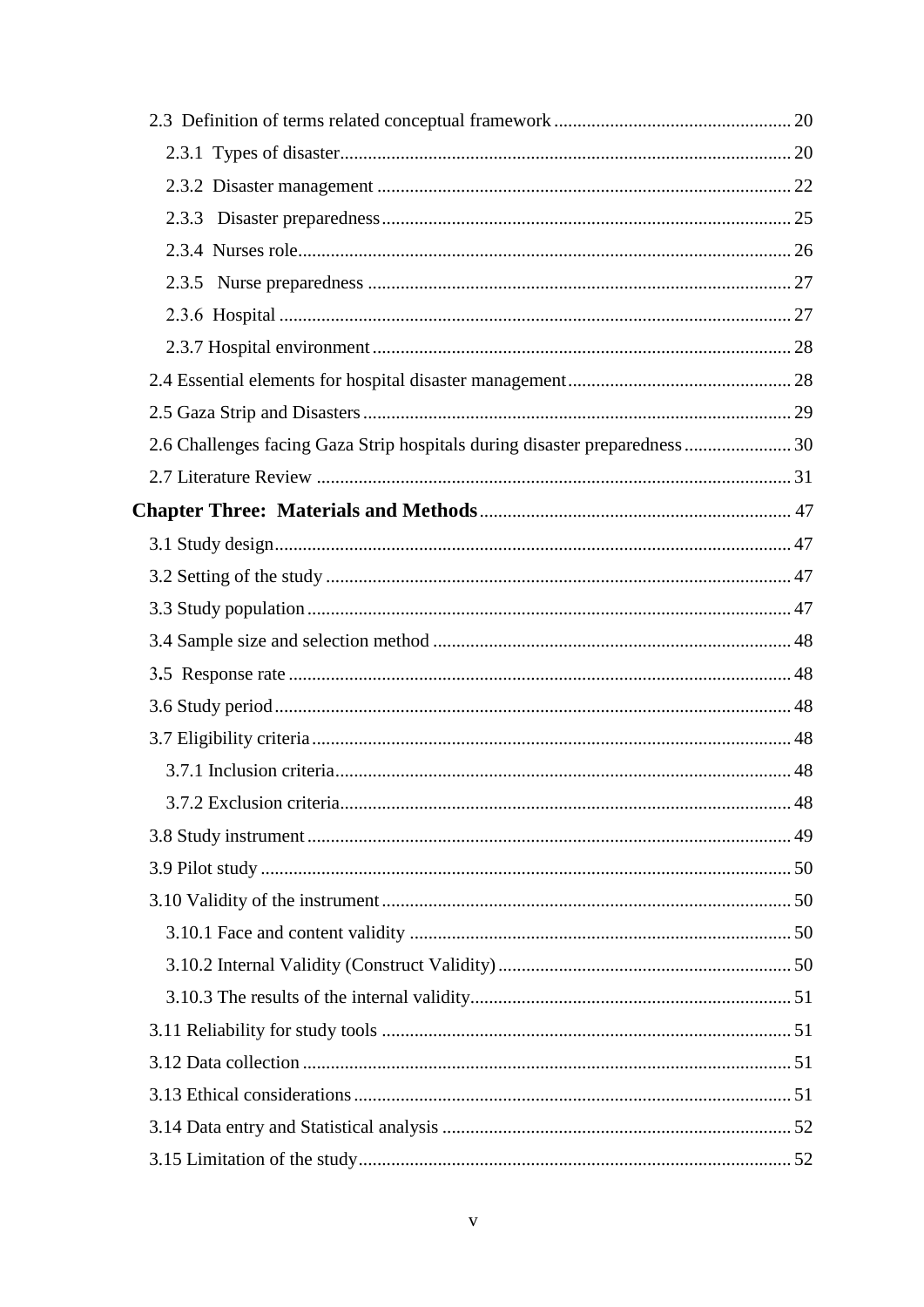| 4.1.1 Socio-demographic characteristics of the study participants (n=268) 54 |  |
|------------------------------------------------------------------------------|--|
|                                                                              |  |
|                                                                              |  |
|                                                                              |  |
|                                                                              |  |
|                                                                              |  |
|                                                                              |  |
|                                                                              |  |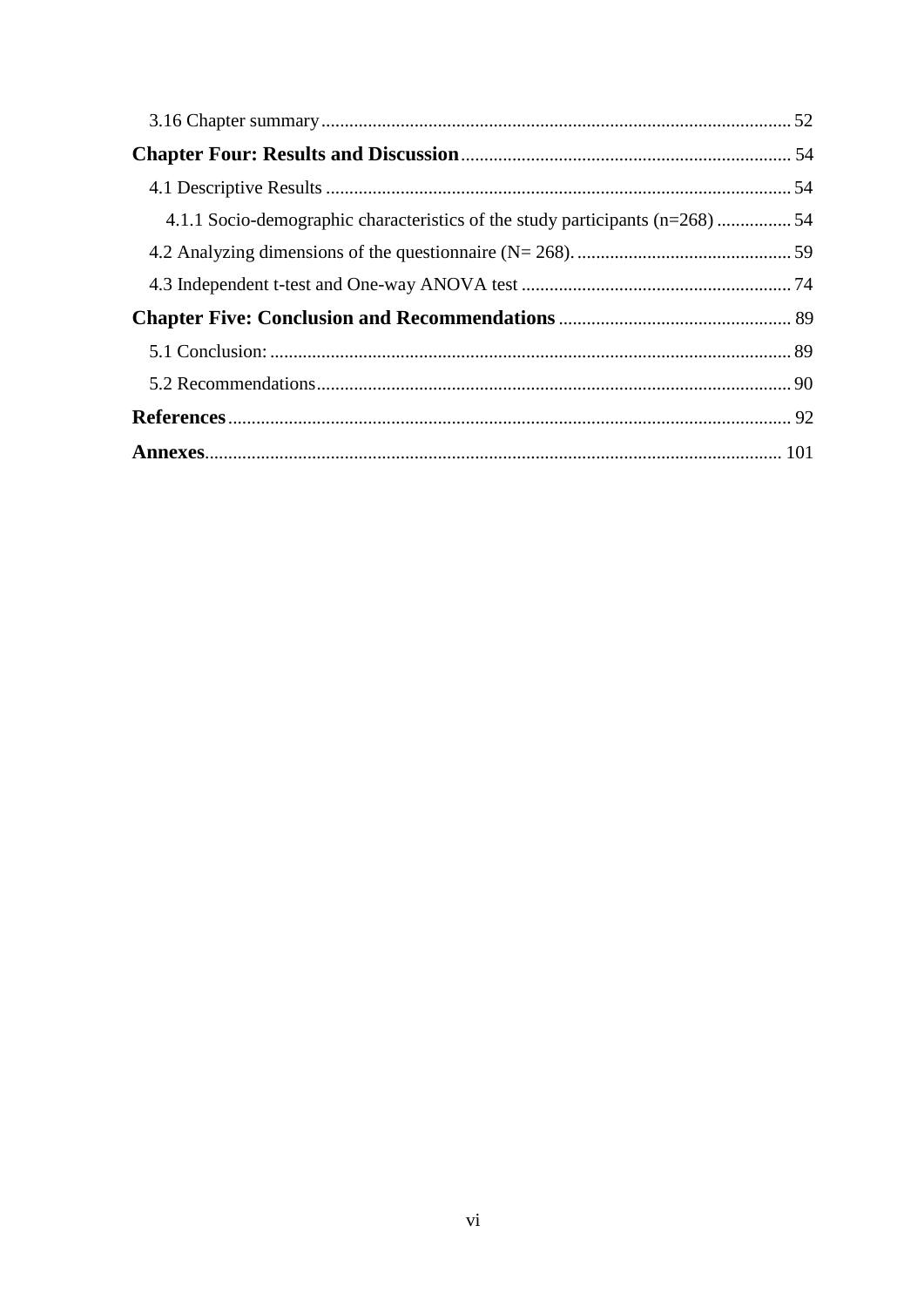### <span id="page-10-0"></span>**List of Tables**

| Table (4.3): levels of nurses perceptions on their Knowledge, Roles, Skills and           |  |
|-------------------------------------------------------------------------------------------|--|
|                                                                                           |  |
| Table (4.4): levels of nurses' perceptions of their knowledge about disaster              |  |
|                                                                                           |  |
| Table (4.5): Level of nurses' perceptions of their role about disaster management.  64    |  |
| Table (4.6): Levels of nurses' perceptions of their skills about disaster management.  66 |  |
| Table (4.7): Levels of nurses' perceptions of their preparedness about disaster           |  |
|                                                                                           |  |
| Table (4.8): The level of hospitals readiness for disaster management, at                 |  |
|                                                                                           |  |
| Table (4.9): Differences in nurse's perceptions domains about disaster management         |  |
|                                                                                           |  |
| Table (4.10): Differences in nurse's perceptions domains about disaster management        |  |
|                                                                                           |  |
| Table (4.11): Differences in nurse's perceptions domains about disaster management        |  |
|                                                                                           |  |
| Table (4.12): Differences in nurse's perceptions domains about disaster management        |  |
|                                                                                           |  |
| Table (4.13): Differences in nurse's perceptions domains about disaster management        |  |
|                                                                                           |  |
| Table (4.14): Differences in nurse's perceptions domains about disaster management        |  |
|                                                                                           |  |
| Table (4.15): Differences in nurse's perceptions domains about disaster management        |  |
|                                                                                           |  |
| Table (4.16): Differences in nurse's perceptions domains about disaster management        |  |
|                                                                                           |  |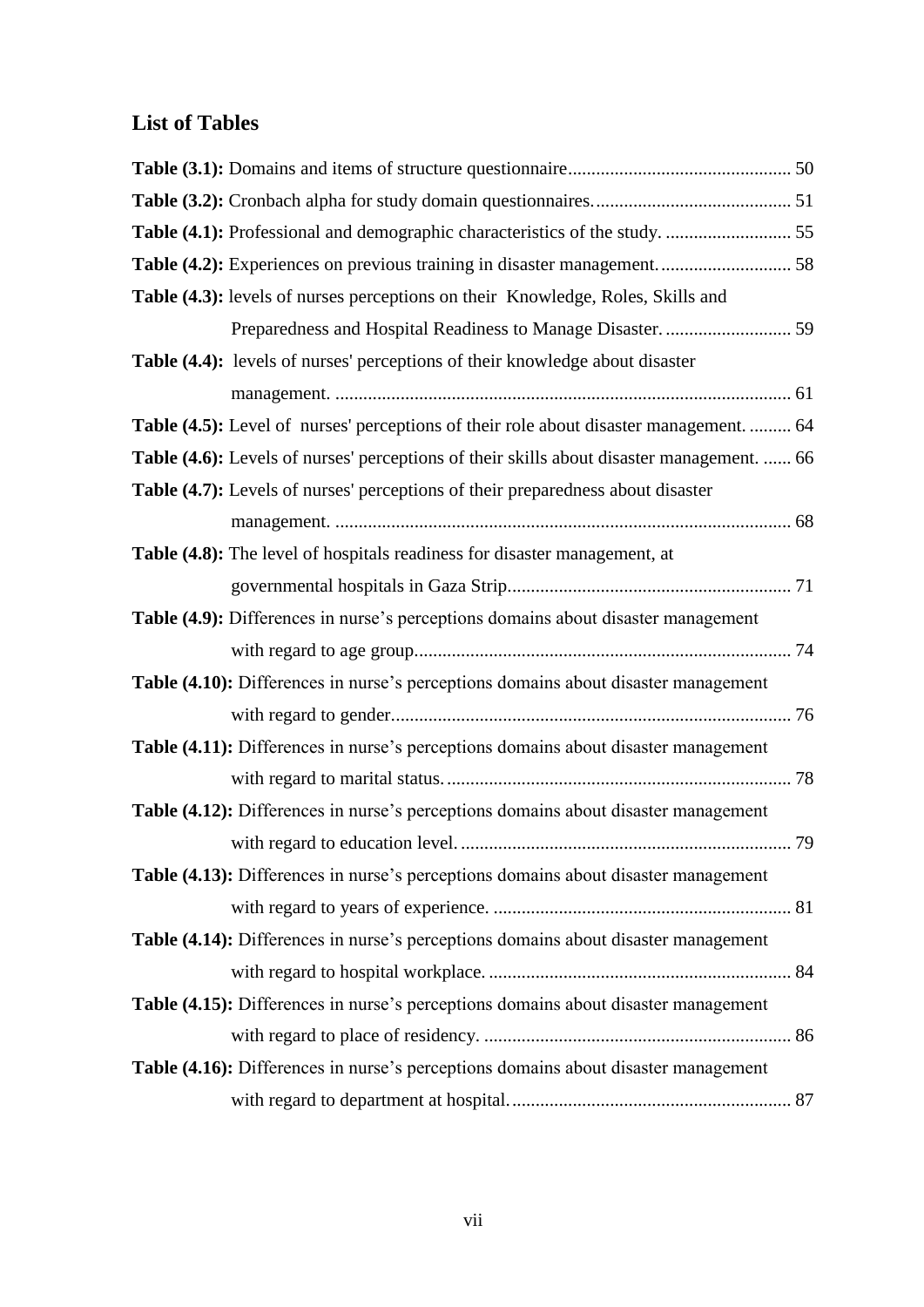## <span id="page-11-0"></span>**List of Figures**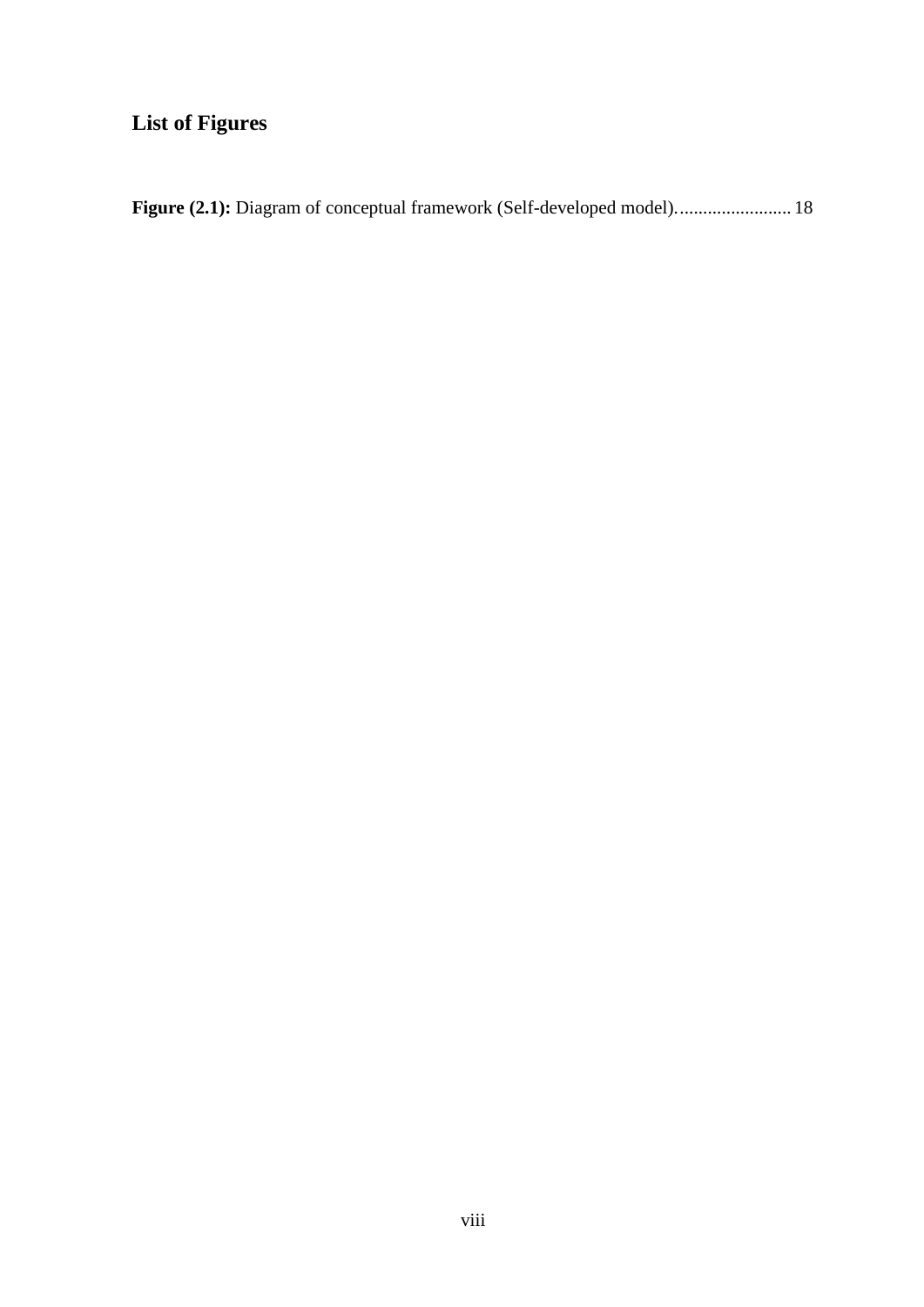### <span id="page-12-0"></span>**List of Annexes**

| Annex (7): The correlation coefficient between each items of "Nurses' perceptions of their      |  |
|-------------------------------------------------------------------------------------------------|--|
| knowledge about disaster management" domain and the total score of the domain. .116             |  |
| Annex (8): The correlation coefficient between each items of "Nurses' perceptions of their      |  |
| roles for disaster management" domain and the total score of the domain. 117                    |  |
| <b>Annex (9):</b> The correlation coefficient between each items of "The Nurses' perceptions of |  |
| their skills for disaster management" domain and the total score of the domain. 118             |  |
| Annex (10): The correlation coefficient between each items of "Nurses' perceptions of their     |  |
| preparedness for disaster management" domain and the total score of the domain 119              |  |
| Annex (11): The correlation coefficient between each items of "Hospital Readiness to Manage     |  |
|                                                                                                 |  |
|                                                                                                 |  |
|                                                                                                 |  |
| Annex (14): Differences in nurses perceptions domains about disaster management with            |  |
|                                                                                                 |  |
| Annex (15): Differences in nurses perceptions domains about disaster management with            |  |
|                                                                                                 |  |
| Annex (16): Differences in nurses perceptions domains about disaster management with            |  |
|                                                                                                 |  |
| Annex (17): Differences in nurses perceptions domains about disaster management with            |  |
|                                                                                                 |  |
|                                                                                                 |  |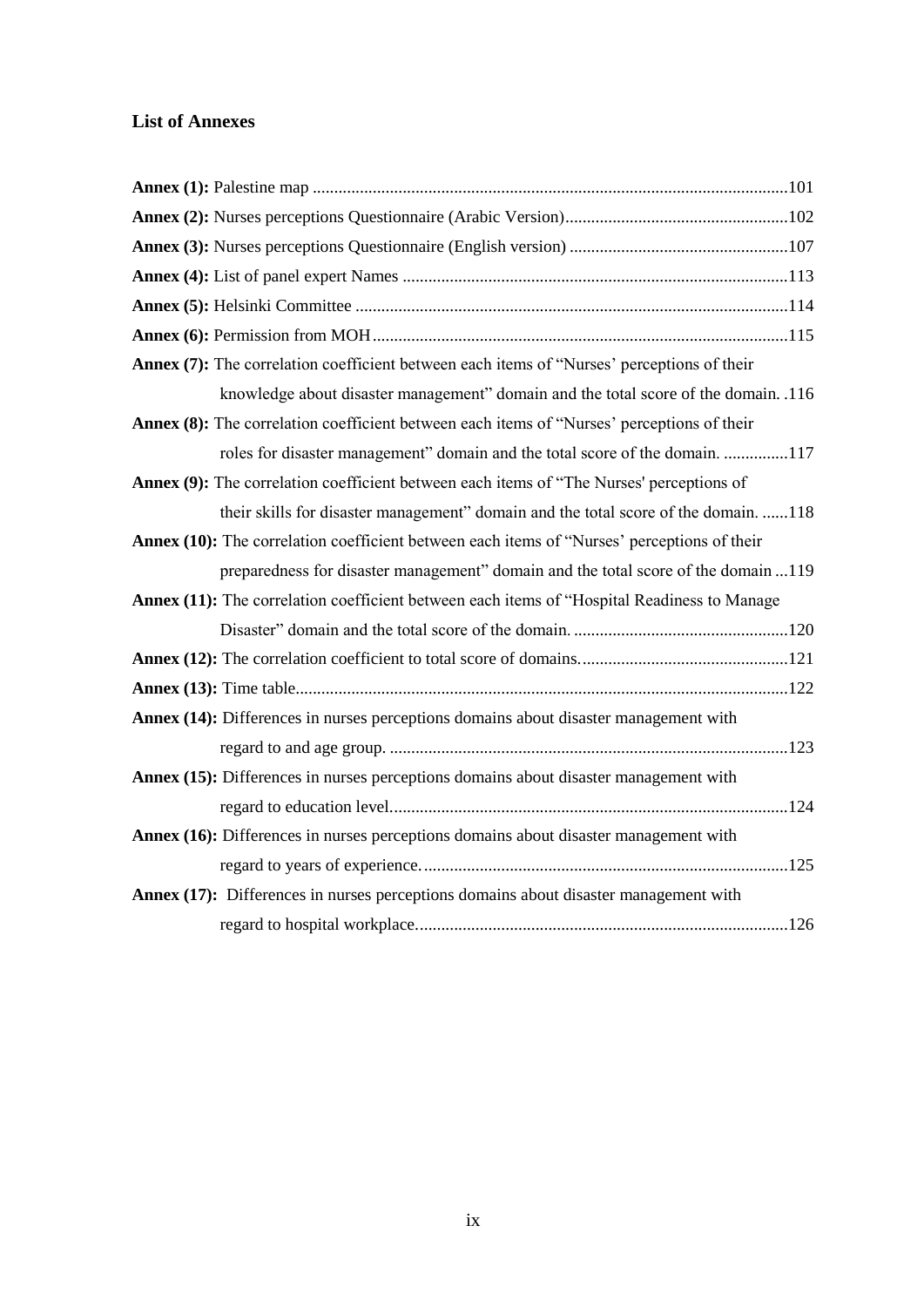## <span id="page-13-0"></span>**List of Abbreviations**

| <b>BN</b>       | <b>Bachelor of Nursing</b>                                 |
|-----------------|------------------------------------------------------------|
| <b>CBRNE</b>    | Chemical, Biological, Radiological, Nuclear, and Explosive |
| <b>ED</b>       | <b>Emergency Departments</b>                               |
| EN              | <b>Emergency Nurses</b>                                    |
| EP              | <b>Emergency Preparedness</b>                              |
| <b>EPIQ</b>     | <b>Emergency Preparedness Information Questionnaire</b>    |
| <b>GDP</b>      | <b>Gross Domestic Product</b>                              |
| <b>EURO-MED</b> | Euro-Mediterranean                                         |
| <b>ICN</b>      | <b>International Council of Nurses</b>                     |
| <b>IPS</b>      | <b>Institute for Palestine Studies</b>                     |
| <b>NGOs</b>     | Non-Governmental Organizations                             |
| <b>OCHA</b>     | Office for the Coordination of Humanitarian Affairs        |
| <b>PCBS</b>     | Palestinian Central Bureau of Statistics                   |
| <b>PNA</b>      | Palestinian National Authority                             |
| <b>SPSS</b>     | <b>Statistical Package for Social Sciences</b>             |
| <b>UNISDR</b>   | United Nations Office for Disaster Risk Reduction          |
| <b>WB</b>       | <b>West Bank</b>                                           |
| WHO             | World Health Organization                                  |